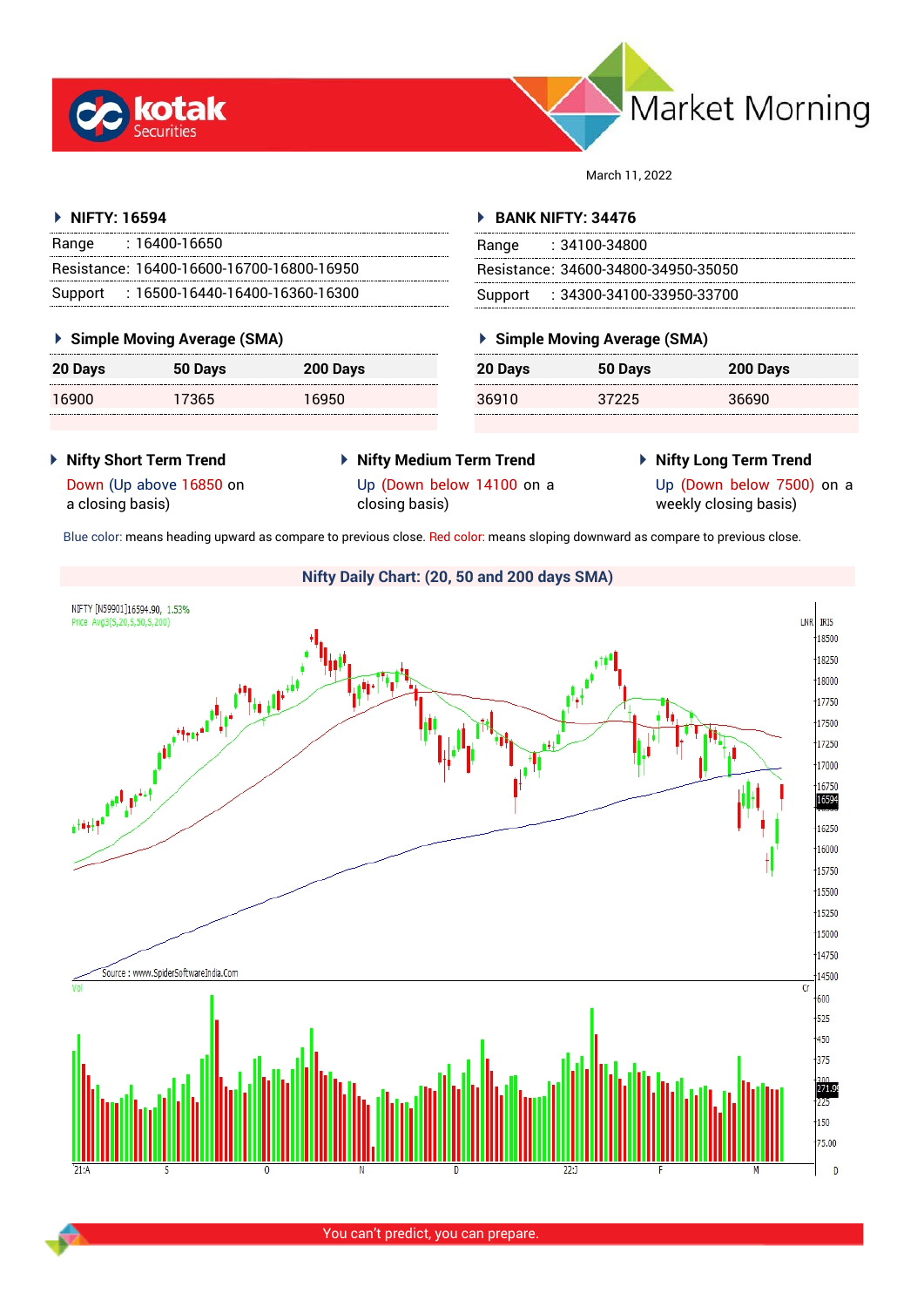#### **Market Analysis**

act more aggressively as US inflation hits a 40-year high, and second, the war between Ukraine and Russia is **Nifty/Sensex Daily View:** Today SGX is trading down mainly for two reasons. One, raising fears that the Fed will showing no signs of ending.

Benchmark indices continued the positive momentum for the third day in a row, with the Nifty closing higher by 250 while Sensex was up 817 points. Among sectors, banking, financial, FMCG and realty stocks continued the pullback rally, while select oil & gas and IT stocks saw some profit booking. Technically, after a gap, the market saw some profit-booking near the crucial resistance level of 16800/56400. Another important point is that in the last three trading sessions Nifty/Sensex has climbed around 1011/4000 points. We believe short term formation is still on the positive side but due to temporary overbought conditions, the market is likely to consolidate in the range of 16400/53800 to 16800/56400. Now 16400-16300/53800-53500 will act as an important support level for traders. On the other hand, 16800-16875/56400-56700 could act as an immediate resistance level for the bulls. The market texture indicates a strong possibility of range-bound activity in the near future, so buying on downsides and selling on rallies would be ideal strategies for day traders.

#### **RATING SCALE (PRIVATE CLIENT GROUP)**

limit your losses.

**BUY** – A condition that indicates a good time to buy a stock. The exact circumstances of the signal will be determined by the indicator that an analyst is using. **SELL** – A condition that indicates a good time to sell a stock. The exact circumstances of the signal will be determined by the indicator that an analyst is using. **Stop Loss Order** – An instruction to the broker to buy or sell stock when it trades beyond a specified price. They serve to either protect your profits or

#### **FUNDAMENTAL RESEARCH TEAM (PRIVATE CLIENT GROUP)**

Head of Research Auto & Auto Ancillary Transportation, Paints, FMCG Banking & Finance [shrikant.chouhan@kotak.com](mailto:shrikant.chouhan@kotak.com) arun.agarwal@kotak.com agarwal.amit@kotak.com Hemali.Dhame@kotak.com

**Jatin Damania Purvi Shah Rini Mehta K. Kathirvelu** Metals & Mining, Midcap **Research Associate** Research Associate Support Executive jatin.damania@kotak.com [purvi.shah@kotak.com](mailto:purvi.shah@kotak.com) rini.mehta@kotak.com [k.kathirvelu@kotak.com](mailto:k.kathirvelu@kotak.com) +91 22 6218 6440 +91 22 6218 6432 +91 80801 97299 +91 22 6218 6427

Oil and Gas, Information Tech Construction, Capital Goods & Midcaps sumit.pokharna@kotak.com pankajr.kumar@kotak.com

+91 22 6218 5408 +91 22 6218 6443 +91 22 6218 6439 +91 22 6218 6433

# **Sumit Pokharna** Pankaj Kumar

+91 22 6218 6438 +91 22 6218 6434

**Shrikant Chouhan Arun Agarwal Amit Agarwal, CFA Hemali Dhame**

**TECHNICAL RESEARCH TEAM (PRIVATE CLIENT GROUP)**

**Shrikant Chouhan Amol Athawale Sayed Haider** [shrikant.chouhan@kotak.com](mailto:shrikant.chouhan@kotak.com) [amol.athawale@kotak.com](mailto:amol.athawale@kotak.com) Research Associate

+91 22 6218 5408 +91 20 6620 3350 [sayed.haider@kotak.com](mailto:sayed.haider@kotak.com) +91 22 62185498

### **DERIVATIVES RESEARCH TEAM (PRIVATE CLIENT GROUP)**

+91 22 6218 5497 +91 33 6615 6273

**Sahaj Agrawal Prashanth Lalu Prasenjit Biswas, CMT, CFTe** [sahaj.agrawal@kotak.com](mailto:sahaj.agrawal@kotak.com) [prashanth.lalu@kotak.com](mailto:prashanth.lalu@kotak.com) [prasenjit.biswas@kotak.com](mailto:prasenjit.biswas@kotak.com)